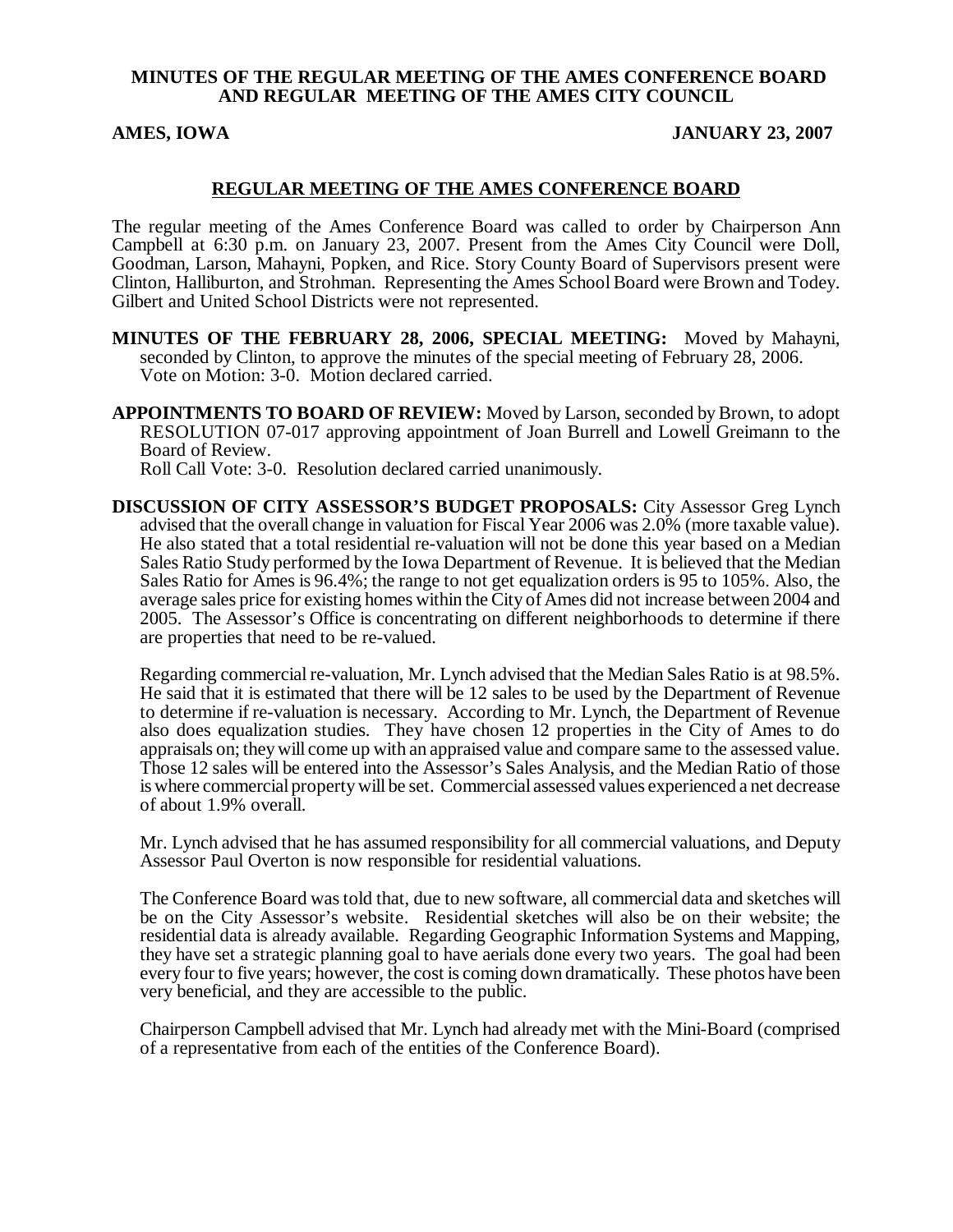Supervisor Clinton commented on the Minutes of the Mini-Board meeting, stating that he did not recall the discussion exactly as it was expressed in the document. He asked that the other Mini-Board members be asked for their interpretations. Specifically, Mr. Clinton pointed to a recommendation made by the Assessor for a proposed salary for the Deputy Assessor, with which the Mini-Board did not agree. The Mini-Board had suggested that the Deputy Assessor's salary be 80% of the Assessor's salary and take into consideration any additional increases based upon further education. According to Mr. Clinton, at no time was 86% mentioned as a goal approved by the Mini-Board. Members Larson and Todey agreed that any additional increase would be based on further education. Chairperson Campbell pointed out that the proposal before the Conference Board is to set the Deputy Assessor's salary at 80% of the Assessor's salary. Supervisor Clinton acknowledged that fact, but said the Mini-Board Minutes become a working document year after year when they look at past practices, and they need to be accurate.

Discussion ensued on the conversion of apartment buildings to condominiums. Council Member Popken said that the budget shows a 5% reduction due to conversion of apartments to condominiums. Mr. Lynch advised that there were 22 properties converted in 2006. The current value of those 22 properties is approximately \$17,795,000 (assessed as commercial). After conversion to condominiums (residential rollback is applied), it would end up with a taxable value of \$9,613,000. The change in value would be approximately \$8,000,000; the revenue change would be \$400,000 less.

Regarding staff salaries, Supervisor Clinton stated that it was the intent of the Mini-Board to agree to the percentages shown on Page 8 of the Assessor's Annual Report. He said that the Conference Board oftentimes has asked the Assessor to attempt to mirror Assessor's staff salary increases to those of City staff. That was discussed this year, however, no directive was given. Mr. Clinton stated that, after discussion with City staff members, it appears that the Assessor's proposal is slightly higher than what City staff will be receiving. It is proposed that the staff and deputy salaries include adjustments for full-time employees of 3.25% cost of living increase with a merit pay increase not to exceed 1.25% of their total salaries. Mr. Lynch stated that he based his proposal on what he was told would be in place for most City departments. According to Mr. Larson, the Mini-Board held a lengthy discussion on the amount of merit, and the Board actually lowered the requested merit proposal significantly.

Moved by Mahayni, seconded by Clinton, to approve the recommendations of the Assessor's report.

Vote on Motion: 3-0. Motion declared carried.

Moved by Mahayni, seconded by Clinton, to receive the proposed budget (adoption of budget will occur after the hearing is held). Vote on Motion: 3-0. Motion declared carried.

Moved by Mahayni, seconded by Clinton, to set 6:30 p.m. on February 27, 2007, as date of public hearing on proposed FY 2007/08 City Assessor's budget Vote on Motion: 3-0. Motion declared carried.

**ADJOURNMENT:** The meeting adjourned at 6:53 p.m.

## **REGULAR MEETING OF THE AMES CITY COUNCIL**

The regular meeting of the Ames City Council was called to order by Mayor Ann Campbell at 7:00 p.m. on January 23, 2007, in the City Council Chambers in City Hall, 515 Clark Avenue. Present from the Ames City Council were Doll, Goodman, Larson, Mahayni, Popken, and Rice. *Ex officio* Member Buske was also present.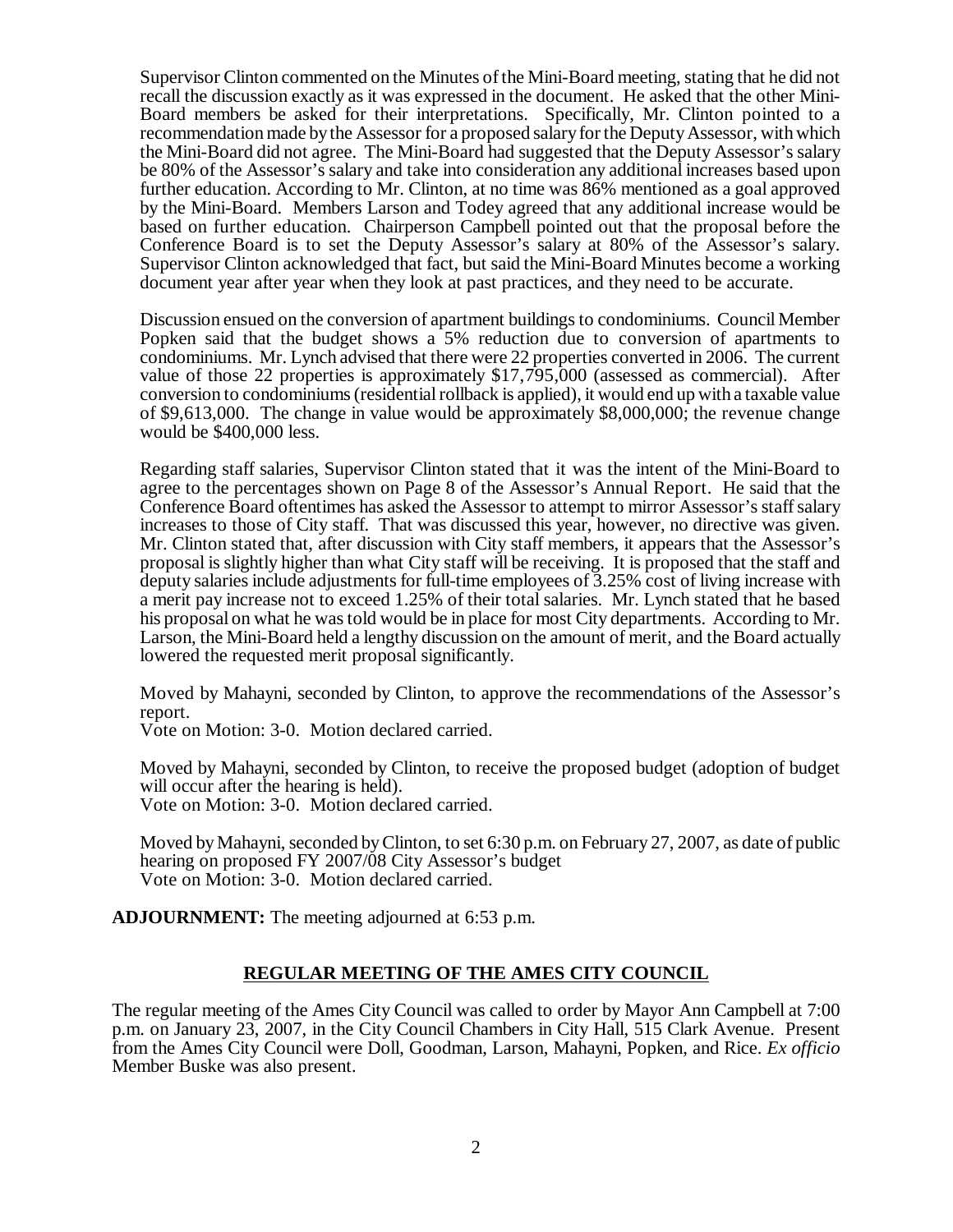Council Member Doll asked to pull, for separate discussion, Item No. 6, relating to an encroachment permit for a sign at 212 Main Street.

**CONSENT AGENDA:** Moved by Mahayni, seconded by Rice, to approve the following items on the Consent Agenda:

- 1. Motion approving payment of claims
- 2. Motion approving minutes of the regular meeting of January 9, 2007, and the special meeting of January 16, 2007
- 3. Motion approving renewal of the following beer permits and liquor licenses:
	- a. Class A Liquor American Legion Post 37, 225 Main Street
	- b. Class C Liquor Café Lovish, 2512 Lincoln Way
	- c. Class C Liquor & Outdoor Service Privilege Dublin Bay, 320 S. 16<sup>th</sup> Street
	- d. Class C Liquor & Outdoor Service Privilege West Towne Pub, 4518 Mortensen Road, Ste. 101
- 4. Motion approving the following applications for new liquor licenses:
	- a. Class B Wine Taraccino Coffee, 539 Lincoln Way
	- b. Class B Wine Kum & Go #113, 2801 E.  $13<sup>th</sup>$  Street
	- c. Class B Wine Kum & Go #214, 111 Duff Avenue
	- d. Class B Wine Kum & Go #216, 203 Welch Avenue
	- e. Class BN Wine Coe's Floral & Gifts, 2619 Northridge Parkway f. Class C Liquor Café Shi, 823 Wheeler Drive. Suite 5
	- Class C Liquor Café Shi, 823 Wheeler Drive, Suite 5
	- g. Class C Liquor Sante Fe Coffee, 2518 Lincoln Way
	- Special Class C Liquor- Café Milo, 4800 Mortensen Road, Ste. 101, pending issuance of a Certificate of Occupancy
- 5. Motion approving transfer of Special Class C Liquor License for Café Shi from 2514 Chamberlain Street to 823 Wheeler Drive, Suite 5
- 6. Motion approving recommended changes to the Rules of the Zoning Board of Adjustment
- 7. RESOLUTION NO. 07-018 approving Bid Awards and Purchases, \$25,000 50,000, for the period from January 1 - 15, 2007
- 8. RESOLUTION NO. 07-019 approving City's Investment Report for quarter ending December 31, 2006
- 9. RESOLUTION NO. 07-020 approving appointment of Brian Phillips to fill vacancy on the Student Affairs Commission
- 10. RESOLUTION NO. 07-021 confirming appointment of John Franklin as GSB Representative to Ames Transit Agency Board of Trustees
- 11. RESOLUTION NO. 07-022 approving contract with Silicon Prairie Web Solutions, LLC, in the amount of \$60/year for ASSET website maintenance
- 12. RESOLUTION NO. 07-023 approving Commission On The Arts (COTA) Spring Mini-Grants
- 13. RESOLUTION NO. 07-024 approving expenditure for Neighborhood Improvement Project for 2006/07
- 14. Software for Legal Department:
	- a. RESOLUTION NO. 07-025 authorizing temporary extension of .25 FTE for Principal Clerk within the Legal Department for implementation of software program
	- b. RESOLUTION NO. 07-026 approving budget amendment for purchase of software
- 15. RESOLUTION NO. 07-027 approving request from Main Street Cultural District for suspension of parking regulations for Dollar Days promotion on January 25, 26, and 27
- 16. RESOLUTION NO. 07-028 approving preliminary plans and specifications for 161-kV Transmission Line Construction - Phase 1, Foundation and Pole Installation within the City limits; setting February 15, 2007, as bid due date and February 27, 2007, as date of public hearing
- 17. RESOLUTION NO. 07-029 approving preliminary plans and specifications for State and Mortensen Elevated Tank; setting February 15, 2007, as bid due date and February 27, 2007, as date of public hearing
- 18. RESOLUTION NO. 07-030 approving preliminary plans and specifications for CyRide Office Building; setting March 14, 2007, as bid due date and March 27, 2007, as date of public hearing
- 19. RESOLUTION NO. 07-031 awarding contract to Burns and McDonnell Company, Inc., in an amount not to exceed \$99,000 for development of overall power supply strategy for City of Ames Electric Services
- 20. RESOLUTION NO. 07-032 awarding contract to Prairie Rivers RC & D at a maximum total cost to the City of \$25,000 for Bio-Energy Feasibility Assessment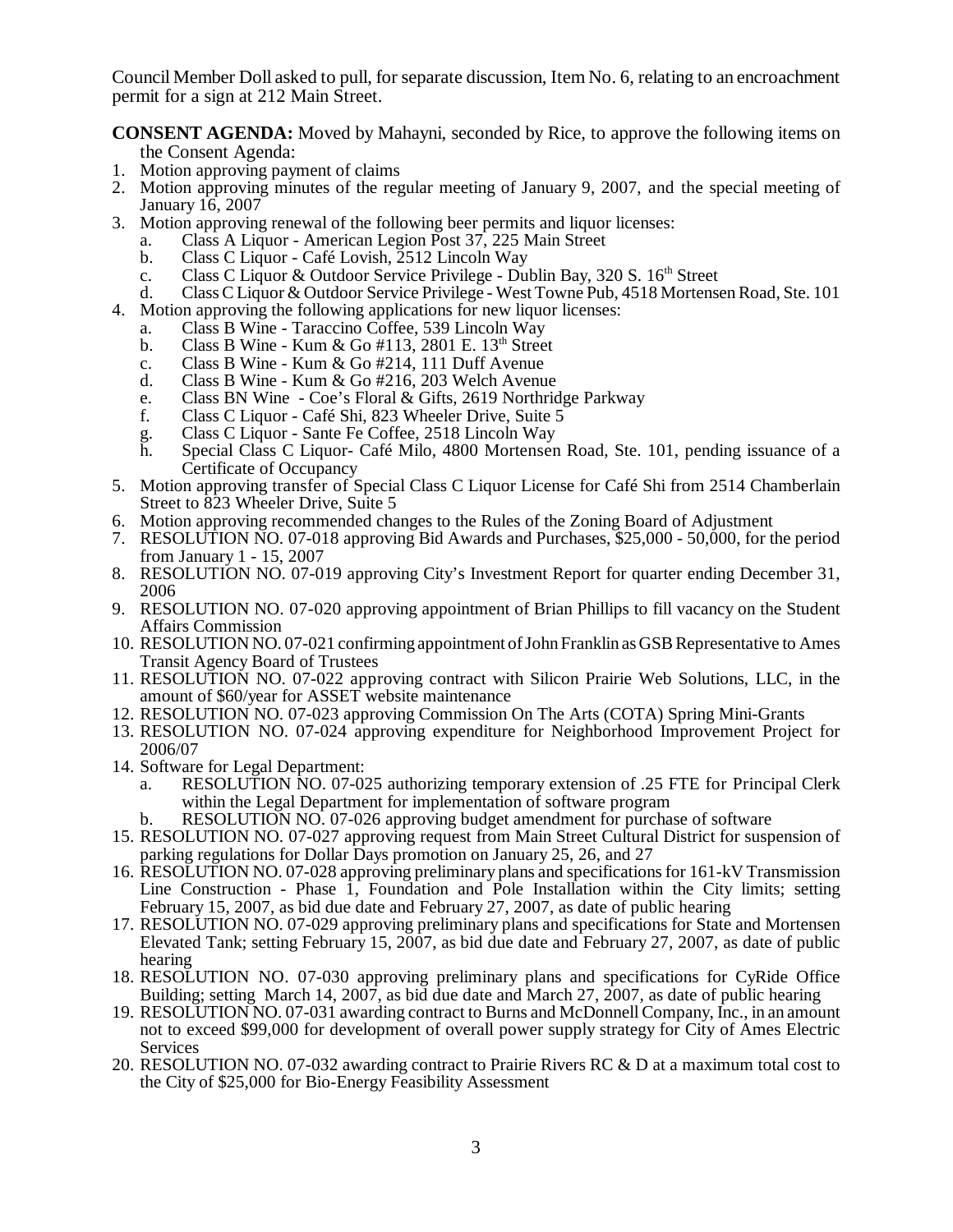- 21. RESOLUTION NO. 07-033 awarding contract to RESCO of Ankeny, Iowa, in the amount of  $$56,312.20$  plus applicable sales taxes for utility poles for South 16<sup>th</sup> Street Project
- 22. RESOLUTION NO. 07-034 approving contract and bond for 161-kV Transmission Line, Bid No. 1 Phase Conductor
- 23. RESOLUTION NO. 07-035 accepting final completion of Water and Pollution Control Remote Sites Fencing Project

Roll Call Vote: 6-0. Resolutions declared adopted unanimously, signed by the Mayor, and hereby made a portion of these minutes.

**ENCROACHMENT PERMIT FOR A SIGN AT 212 MAIN STREET:** Council Member Doll asked to pull this item, stating that he had a conflict of interest.

Moved by Goodman, seconded by Rice, to approve an encroachment permit for a sign at 212 Main Street.

Vote on Motion: 5-0-1. Voting aye: Goodman, Larson, Mahayni, Popken, Rice. Voting nay: None. Abstaining: Doll. Motion declared carried.

**PUBLIC FORUM:** Roger Berger, 4121 Dawes Drive, Ames, referenced a sidewalk policy that City Council attempted to enact some years ago. He had the impression that the policy was not well-thought-out as to how it was going to work, and as a result, nothing was done. Mr. Berger believes that there is a small section of sidewalk/bicycle path located on the west side of Grand Avenue between Murray Drive and  $20<sup>th</sup>$  Street. Per Public Works Director John Joiner, the project is currently in the DOT bidding cycle, the final plans have been completed, and the Federal Highway Administration has authorized the City to negotiate for easements. The project will be constructed this summer.

Sue Ravenscroft, 455 Westwood, Ames, commented on the report on the Fieldstone Development previously heard by the City Council; specifically, that \$5,000,000 would be expended for an overpass. She said that it was not very explicit, but it was implied that the overpass would be paid for with property taxes. She demonstrated, using full accrual accounting, that property taxes do not pay for the cost of government.

Ms. Ravenscroft complimented the City Manager in his starting the group called "Making Ames Better." She said that the informal group had lots of opinions, but came up with one point of agreement, i.e., that development in Ames should be within the boundaries of the Ames School District. Ms. Ravenscroft stated that she was very concerned that the proposed development (Fieldstone) includes only 10% of its land within the Ames School District. She also complimented the Ames Tribune, the City, and others that have organized conversations about growth. According to Ms. Ravenscroft, Fieldstone presents a real opportunity to begin a process of discussing change that begins early enough in the process for people to have a real voice.

Joe Rippetoe, 419 Pearson Avenue, Ames, spoke again about two related subjects: (1) illegal ordinances and (2) how keeping one on the books sets a very bad precedent. He said that an illegal ordinance currently exists in the Ames Municipal Code, reiterating that it was passed in 2001 and ruled unconstitutional by the Iowa Supreme Court in 2003. Mr. Rippetoe again expressed his dismay that the Ames City Council has failed to repeal the ordinance in question, and the ordinance remains in the Code. According to Mr. Rippetoe, Iowa City repealed a similar ordinance quickly and unanimously. He quoted advice from former City Attorney John Klaus, who stated that the ordinance should be taken off the books. Mr. Rippetoe believes that keeping an illegal ordinance on the books is a bad precedent. He also again pointed out that an ordinance passed in 2005 is being challenged and "could very likely be struck down in court." On December 19, according to Mr. Rippetoe, members of the City Council talked about upholding all laws, not just those they liked or had personally passed, and one member said that he had a duty to support the Iowa Constitution and that all Council members had taken an oath to that effect. He told the Council that they should ask themselves if they are supporting the Constitution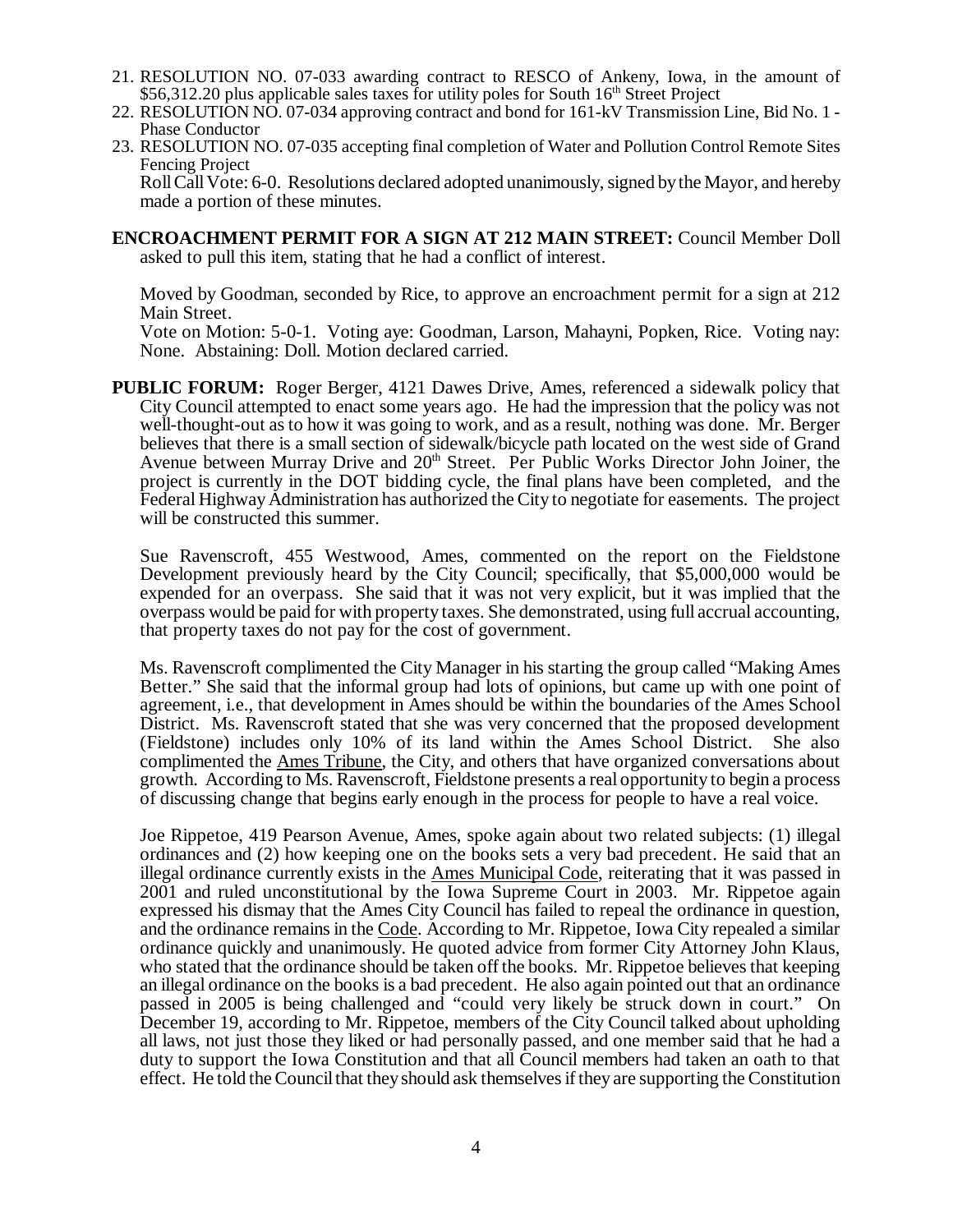of Iowa if they keep an illegal ordinance on the books. Mr. Rippetoe asked what this Council will do if another ordinance is struck down in 2007 and said that the possibilities are very unsettling to him.

Council Member Mahayni again responded that the City of Ames was making a statement at that time that the state law needed to be changed, and there are current actions being taken by the state to change it. The City Attorney at that time affirmed that the ordinance could be kept on the books, but not enforced. The current City Attorney advised that there are dormant laws even at the State level. Mr. Mahayni again pointed out that the City Council hears issues one at a time. He also reiterated that not everything in Ames rotates around the proposed mall.

**2007-2012 CAPITAL IMPROVEMENTS PLAN:** Mayor Campbell announced that public input on the 2007-2012 Capital Improvements Plan would be taken at this meeting; however, decisions would be made on February 13 at the budget wrap-up session.

Karen Nettleton, 1127 British Columbia, Ames, commented on the Shared Use Path System (Page 19). She asked the City Council to move the Skunk River Trail Extension- Ontario Street (Idaho Avenue to Kentucky Avenue) up to 2007/08 from 2008/09 due to safety concerns. She distributed maps to the City Council to further explain her request. Ms. Nettleton described the route her children and others (a total of 14) must take to their school; they have to cross Ontario where the speed limit is 35 mph and jump a curb. There is also a bus stop in this vicinity, and a sidewalk there would benefit those pedestrians.

Brian Agnitsch, 1103 Burnett, Ames, stated that he is the current President of the Hunziker Youth Sports Complex. He acknowledged other representatives of the baseball, softball, and soccer programs at HYSC, who were also present. Mr. Agnitsch referenced a letter formerly provided to the Council in October asking for financial assistance with operations and capital improvements. Specifically, the HYSC Board asked the Council to provide financial assistance to pave the road and parking lots at the Complex. They are again making that request. According to Mr. Agnitsch, during the past year, over 1,400 youth participated in the three sports offered at the Complex. These events have brought in thousands of visitors to the City, and the Complex served as venues for the Iowa Games. It was pointed out by Mr. Agnitsch that the road into the Complex serves a dual purpose as the City uses it to access their wells. He believes that the Complex should be considered a gateway to Ames. The Complex is very visible coming into Ames off of Highway 30. Convenience and safety are the two main issues with the roads and parking lots. According to Mr. Agnitsch, volunteers have made many improvements to the Complex over the past few years. The HYSC Board is obligated to pave the parking lots due to a variance granted by the Zoning Board of Adjustment. The cost of paving the access road and two main (northernmost) parking lots would be approximately \$195,000, and they are asking the City to reconsider including this funding in the CIP. The HYSC Board also requests \$25,000/year in ongoing financial support for operations to help keep the cost of participating down. The operating costs have been paid for by the participants in the three sports.

Council Member Goodman asked for a copy of the HYSC Capital Fund to ascertain for what their funds are used. Mr. Agnitsch said that their Capital Fund is very minimal. It is used for equipment and repairs at the Complex. The playground equipment was purchased through donations.

Council Member Doll asked if the funds would be matched by the HYSC or be all City funding. Mr. Agnitsch indicated that the request is for total City funding.

Mr. Doll also asked for an update on the possible integration of the City and HYSC soccer programs. Parks and Recreation Director Nancy Carroll stated that she has met with representatives of the Soccer Club Board several times. She said that the integration will be a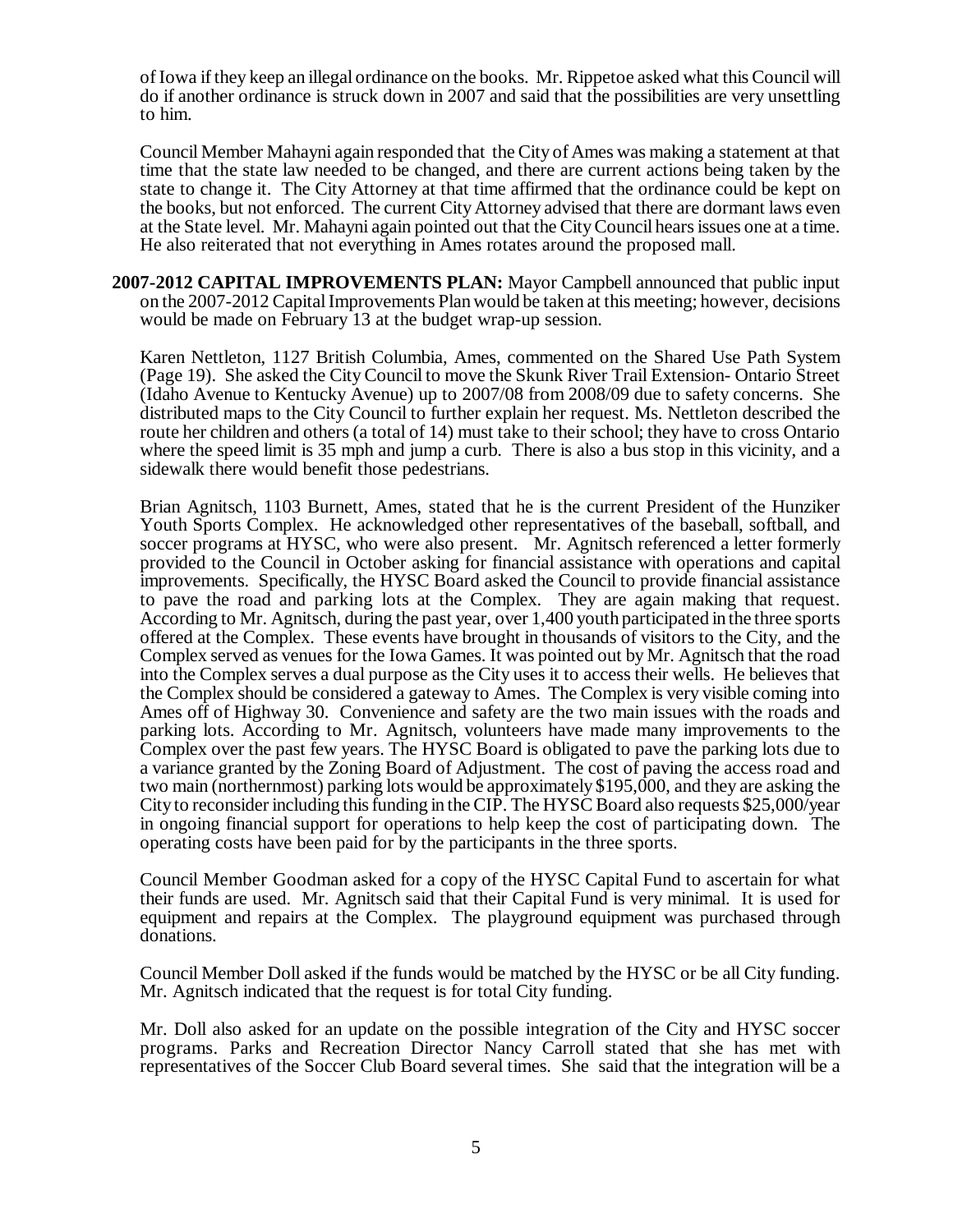slow and staggered process. This information will be shared with the Parks & Recreation Commission in March and then brought to the City Council. There will not be a lot of changes in the near future that would impact the financial condition of the HYSC.

Joe Merchant, 2820 Northwood Drive, Ames, stated that he is on the Board of the HYSC and is here representing the Ames Soccer Club to support the request for capital improvements funding. He pointed out the economic benefits to Ames brought about by the three sports clubs. It was specifically noted that the Ames Soccer Club hosted three tournaments last year, bringing approximately 200 teams to Ames. Each team consisted of ten (10) to 15 members and their families. The visitors to Ames from one tournament held in February netted a need for approximately 500 hotel rooms. Each tournament requires an enormous amount of volunteer effort, and monies from the tournaments are used to defray fees for the players and help pay the coaches. Mr. Merchant said their program is recreational and targeted to developing skills and making soccer a fun experience. The Complex was built by volunteers and donations, and it is run by volunteers. It represents a destination point for visitors to Ames from all over Iowa and nearby states. The access road is rutted, pitted, unsafe, and needs to be improved; there are huge holes in it that cars swerve around. Their intent in keeping their participation fees as low as possible is to make it feasible for all members of the community to participate. There is no money available to pave the road, and the volunteers have run as many tournaments as possible.

Julie Mallas, 316 Topaz Court, Ames, President of the Ames Girls Softball Association (AGSA), said that Ames has a program that no one can duplicate. There are over 250 young girls participating in the programs offered by the AGSA. She stated that Ames Parks and Recreation does not offer the same programs; the only overlap might be for those in kindergarten or first grade. The Complex is a vital place for youth and families in Ames. Ms. Mallas urged the Council to approve the request from the HYSC for capital and operations funding.

Steve Mayberry, 1103 Scott Avenue, Ames, representing baseball programs on the HYSC Board, reiterated that over 1,400 young people participate in programs at the Complex. He pointed out that parents volunteer hundreds and hundreds of hours every spring and summer to make the place run. He told the Council that paving the road is a "no brainer" as it is dangerous. Mr. Mayberry said that the amount being requested for operating costs is nominal considering what it would cost if Ames volunteers did not manage and maintain the Complex.

Holly Fuchs, 806 Brookridge, Ames, asked the City Council to include renovation of the Brookside Tennis Courts in the CIP because:

- 1. The courts need renovation.<br>2. The courts will continue to d
- 2. The courts will continue to deteriorate if they only receive minimum maintenance.<br>3. The courts get more than just recreational use: the Girls Junior Varsity Tennis Tea
- The courts get more than just recreational use; the Girls Junior Varsity Tennis Team uses them.
- 4. The courts would be safer, and Brookside Park would be safer, as people would be less likely to stumble over the cracks. More people will use them, and the more people who are in the area would mean less vandalism.
- 5. Renovation of the parks will encourage people to live in the Downtown.
- 6. Other parks in Ames have better-quality tennis court surfaces.
- 7. There is a concern that if the Brookside courts continue to deteriorate, a decision might be made to replace them with something else less attractive.

Ms. Fuchs encouraged the City Council to read the details under Nos. 5 and 7 of the e-mail that she forwarded to them today.

Concerning the Brookside Park Wading Pool, Ms. Fuchs noted that staff is proposing to abandon it. She asked the City Council not to allow that; her children used the former wading pool and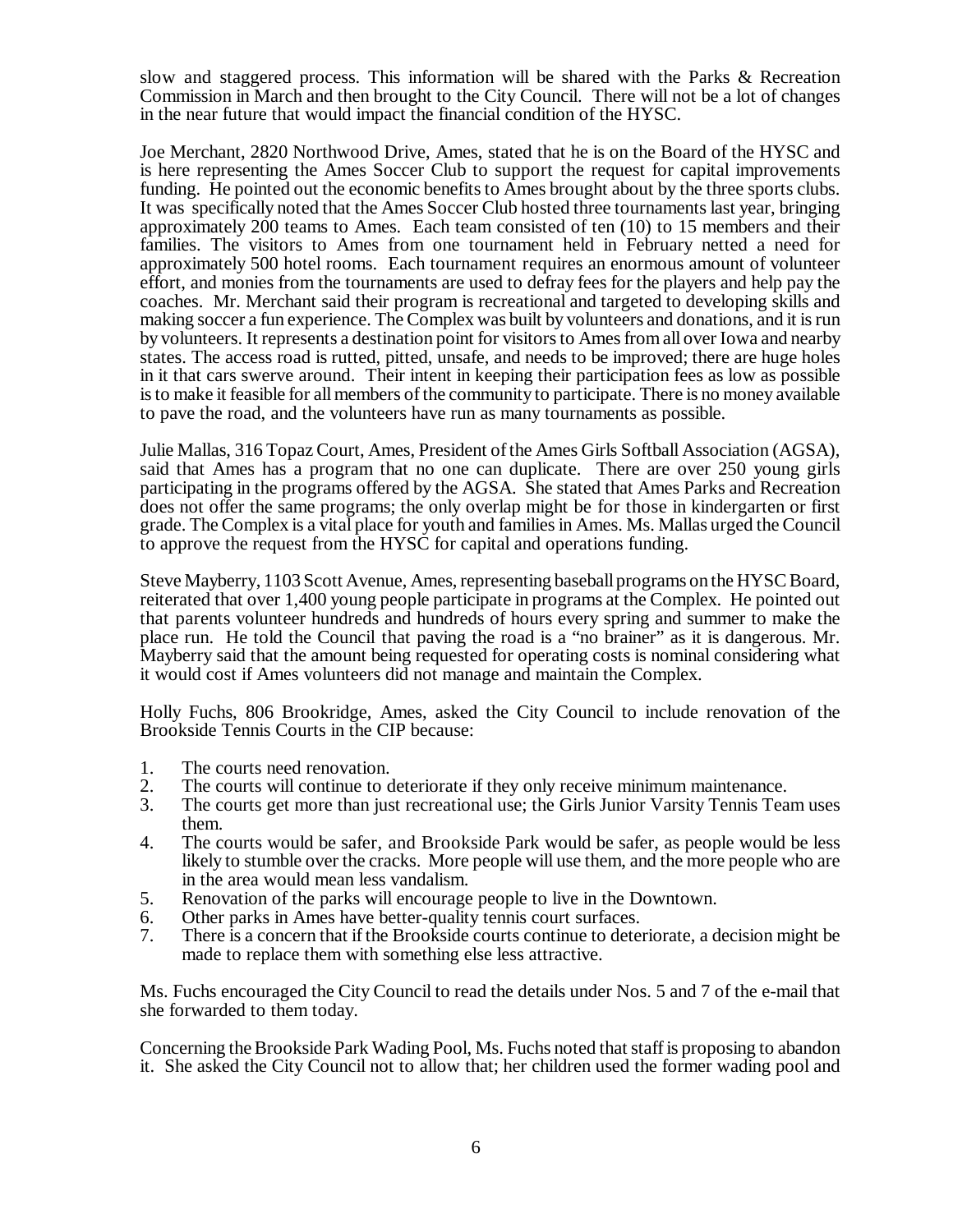her grandson uses the current one. If a new facility is needed, Ms. Fuchs urged the Council to construct it in the Park and not Downtown.

Pertaining to street lights, Ms. Fuchs suggested that the City initiate cooperation with the Iowa Department of Transportation and Iowa State University to ensure that street light replacement projects use only down-directed lights. This would make it safer for drivers, especially on South Duff and Welch Avenue.

Addressing the Southeast Entryway pillars, Ms. Fuchs said that she is concerned about their appearance. Also, it had been her understanding that the Southeast Entryway improvements were to be designed to encourage traffic to come into Ames via Duff; however, the light towers are shown to be constructed on South Dayton. She also hopes that trees will be added. Ms. Fuchs requested that the light towers be eliminated or that they be replaced with down-directed lights.

Regarding the Hunziker Youth Sports Complex, Ms. Fuchs said that she would not like to see the City soccer programs move to the HYSC. She referenced publications written by Merle Prater about radiation that could still exist on the Complex site. The Iowa Department of Health and Safety said that it is cleaned up, but they never went back to check. Ms. Fuchs said that she would feel much more comfortable about the City granting funds to the Complex if it were confirmed to be free of radiation.

Rudy Jensen, 929 Brookridge, Ames, said that he supported Holly Fuchs' proposals for improvements to the Brookside Tennis Courts as well as the soccer field and basketball court there. He frequents the area, and all year long if the weather is reasonable, the courts are in use. Mr. Jensen reiterated that the girls' tennis team practices there in the spring.

Council Member Mahayni said that he is a "soccer dad." He is very proud of what the HYSC has accomplished. There are so many volunteers who work with youth at the Complex; this would be an investment in the City's youth, and he believes the Council should continue to support it. The issue of safety is a serious one. He asked that the HYSC Board look at the possibility of raising funds to complement City funds.

City Manager Schainker stated that many projects discussed tonight have not been included in the CIP; it doesn't mean that they are not good projects, but Council guidance is needed to determine which ones, if any, should be included. He pointed out that the HYSC is helping to provide services that, if not provided by the Complex, would have to be provided by the City, and the City's costs would be tremendously more because it would not have the assistance of volunteers. The City recognizes that the road does need to be improved. Mr. Schainker advised that he had looked at the HYSC's operating budget, and there is no way that the HYSC Board would be able to generate the type of revenue to pay for the road/parking lot improvements. According to Ordinance, the parking lots must be paved. A variance has been granted and extended, but the issue must be addressed. It may be possible to leverage some matching Hotel/Motel Tax funds through the Ames Convention and Visitors Bureau. He is not sure if fundraising is possible; that would be up to the HYSC members and its Board. Staff will meet with representatives of the HYSC to discuss non-City-funding options.

Council Member Mahayni suggested that the City Manager meet with the HYSC Board to get their ideas for non-City funding. Council Member Larson said that the time frame is important; he is unsure of the urgency. He drove out to the Complex today and noted that there obviously had been a lot of traffic related to the two wells that have been worked on by the City. Council Member Rice said that timeliness is crucial for him. He pointed out that over 1,400 kids are served by this facility; this is a prime example of community betterment, in his opinion, and Local Option Tax should be used. He agreed that the Complex is a gateway to the City, and he would support total funding for paving the road and parking lots to be included in this CIP.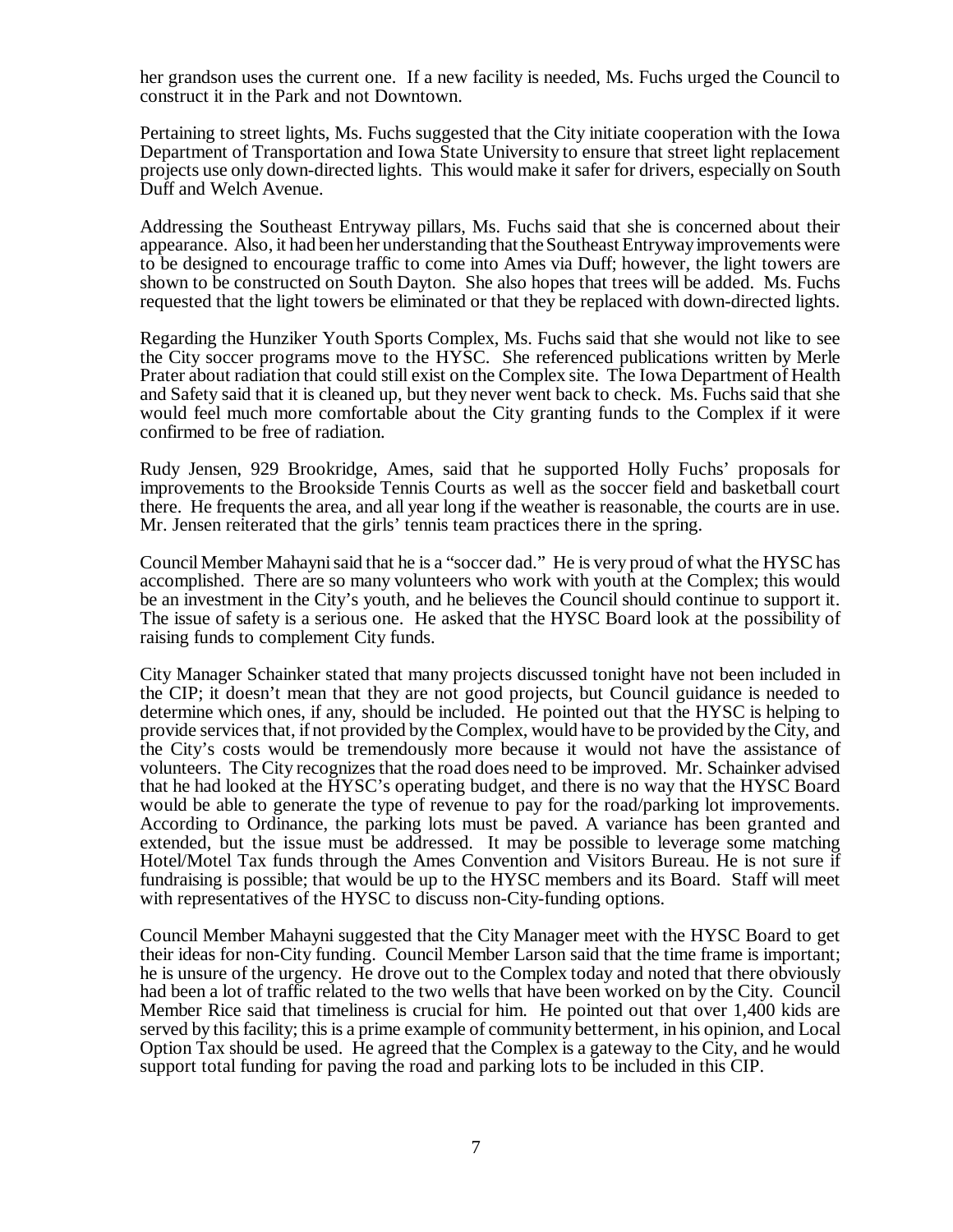Council Member Popken asked to know how much assistance has been provided by the City to the HYSC throughout the years. Staff will provide that information to the City Council.

City Manager Schainker gave the background of the Brookside Tennis Courts. In 1997, \$100,000 was included in the CIP for reconstruction of the tennis courts; however, a citizens group came forward and said that the tennis courts needed to be centralized at Ames High School. The Council then reallocated the \$100,000 (combined with private funds that had been raised) to construct the competitive tennis courts at the High School. An agreement was also reached with the Ames Community School District to help pay for maintenance of the Brookside Tennis Courts at a "recreational" level for ten years. At this time, it is staff's contention that those tennis courts do not need to be renovated; however, they will continue to be maintained at a "recreational" level. Ms. Carroll said that there were several issues why it was decided not to maintain the Brookside courts at a "competitive" level. They are located in a residential area; lighting and parking would create problems if they were to be used competitively.

Council Member Goodman asked to have the background on the Brookside wading pool. Ms. Carroll indicated that staff has recommended that the wading pool be closed, and an interactive fountain be constructed to a location downtown. She alluded to the maintenance issues encountered at the current wading pool. According to Ms. Carroll, from Day 1, it was too small, and has been difficult to manage. Ms. Carroll pointed out that the City Council has some time to contemplate this issue; it is not scheduled to occur until 2010/11. She said that staff is not opposed to locating the interactive fountain at Brookside Park if that were the Council's directive.

Speaking about the HYSC request for assistance, Council Member Goodman recalled that the Complex was to provide a higher-level facility for a higher-level program, and it was to be selfsufficient monetarily. He feels that what the Ames taxpayers would be subsidizing would be a high level of competition and of sport. That concerns him as those funds could go to make greater opportunities for lower levels, which are more affordable to a greater proportion of the community. Council Member Popken agreed. Council Member Goodman asked to see the Operations and Capital Budgets of the HYSC.

Council Member Rice said that it is a priority of his to add \$200,000 to demand-side management; there would definitely be a return on this investment. Don Kom, Director of Electric Services, pointed out that \$400,000 has already been budgeted, and he would like to see what the impacts are after one year before the budget is increased. City Manager Schainker suggested that the City's allocation to the program be ramped-up after the first two years when the impacts are known. Council Member Larson said that he is most interested in the City providing incentives to reduce the peak; he wants to see the programs before increased spending is approved.

The meeting recessed at 8:20 and reconvened at 8:30 p.m.

**INTERPRETATION OF ADAPTIVE REUSE PROVISIONS:** Steve Osguthorpe, Planning and Housing Director, advised that the purpose of adaptive reuse provisions is to foster the renovation and reuse of structures that have historic, architectural, or economic value to the City and are vacant or at risk of becoming underutilized, vacant, or demolished. He informed the City Council that staff received an application for an Adaptive Reuse from GK Development (the owners of North Grand Mall) on December 12, 2006. The staff's comments were provided to the owners on December 22, 2006, and the applicant submitted revised plans on January 9, 2007, addressing those comments. Questions from staff have arisen on the applicant's resubmittal and the overall process. There continue to be Development Review Committee comments that have not yet been addressed; therefore, the North Grand Mall Adaptive Reuse Application is not yet ready to go to public hearing.

Mr. Osguthorpe further advised that the Adaptive Reuse process was necessitated after the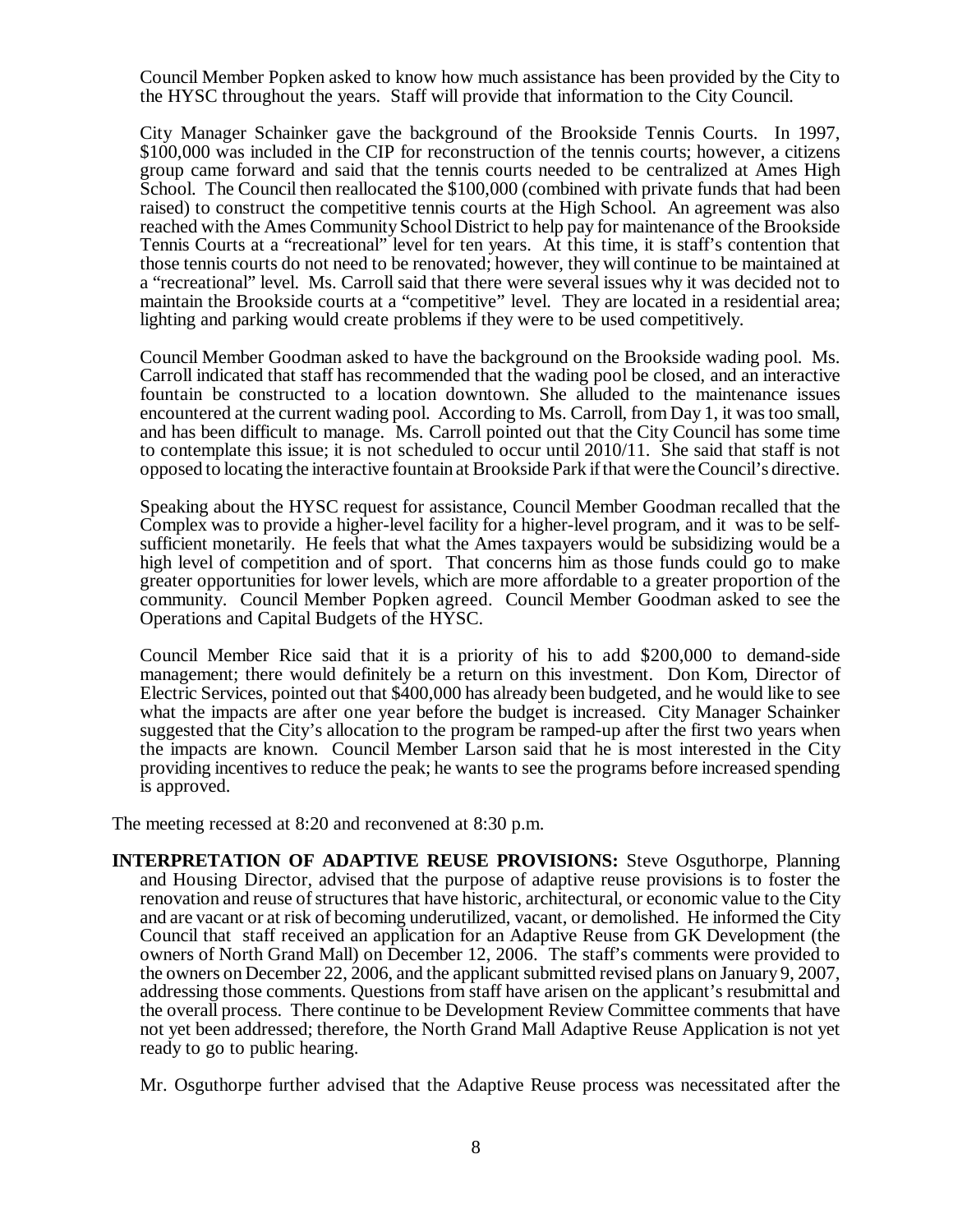applicant found it could not make updating North Grand Mall economically viable without expanding the square footage. The Adaptive Reuse process allows potential waivers to certain development standards in order to either preserve an historic structure or to ensure the continued economic viability of the existing development. The owner now plans to construct a "Lifestyle Center" out of a portion of the existing mall and to include a new separate structure.

The Adaptive Reuse process was outlined. Staff is asking the City Council for an interpretation of Municipal Code Section 29.306(3)(b) within the Adaptive Reuse Performance Standards related to landscaping. That subsection states that "...where landscaping and public space cannot be provided on site, any area on site that is available for landscaping shall be so utilized. When the City grants permission, the owner or operator of the site must also use areas within the public right-of-way and adjacent to the site to satisfy landscaping requirements.". The North Grand Mall owner is requesting waivers from several landscaping standards. The language within Subsection (b) does not clearly define which landscaping standards can be met through the use of rights-ofway and/or adjacent properties. Staff believes that relocation provisions should not be applied to the site-specific landscaping requirements and should be waivable.

City Manager Schainker advised that the Adaptive Reuse process allows the City Council to waive some or all of the applicable Zone Development Standards and General Development Standards as long as the project conforms to the provisions of Ames Municipal Code Section 29.306.

Director Osguthorpe advised that, if the City Council were to agree with staff's interpretation, then staff further suggests that it would be reasonable to allow the applicant to request additional waivers under the following conditions:

- 1. That they do all they can to meet each of the site-specific Code requirements.<br>2. That they utilize any alternative provisions allowed by the Code.
- 2. That they utilize any alternative provisions allowed by the Code.<br>3. That they provide documentation that the project would no longe
- That they provide documentation that the project would no longer be viable under a strict application of the site-specific landscaping standards.

It was noted that Section  $29.403(4)(g)$  allows consideration of alternative landscape designs that would meet the intent of the law.

Planner Seana Perkins reminded the Council that the Adaptive Reuse process was approved for Jax Outdoor Gear in 2005 for economic viability reasons.

Council Member Popken asked what precedent would be set if the Council affirmed staff's interpretation of Adaptive Reuse. He wanted to know how future decisions on similar requests would be impacted by their decision tonight.

City Attorney Doug Marek stated that precedent would be set in two ways:

- 1. It is possible to increase or improve economic viability even it means demolishing one of a set of structures.
- 2. If the City makes rights-of-way available to satisfy landscaping requirements, it would be used to satisfy the area requirement, but not necessarily each of the site-specific requirements.

Council Member Rice stated that he saw this interpretation as offering maximum flexibility, and he sees the Council doing more of that when dealing with development in interior spaces.

Council Member Mahayni pointed out that the issue is a function of design; the requirements may not be possible to be met depending on the design chosen by the developer.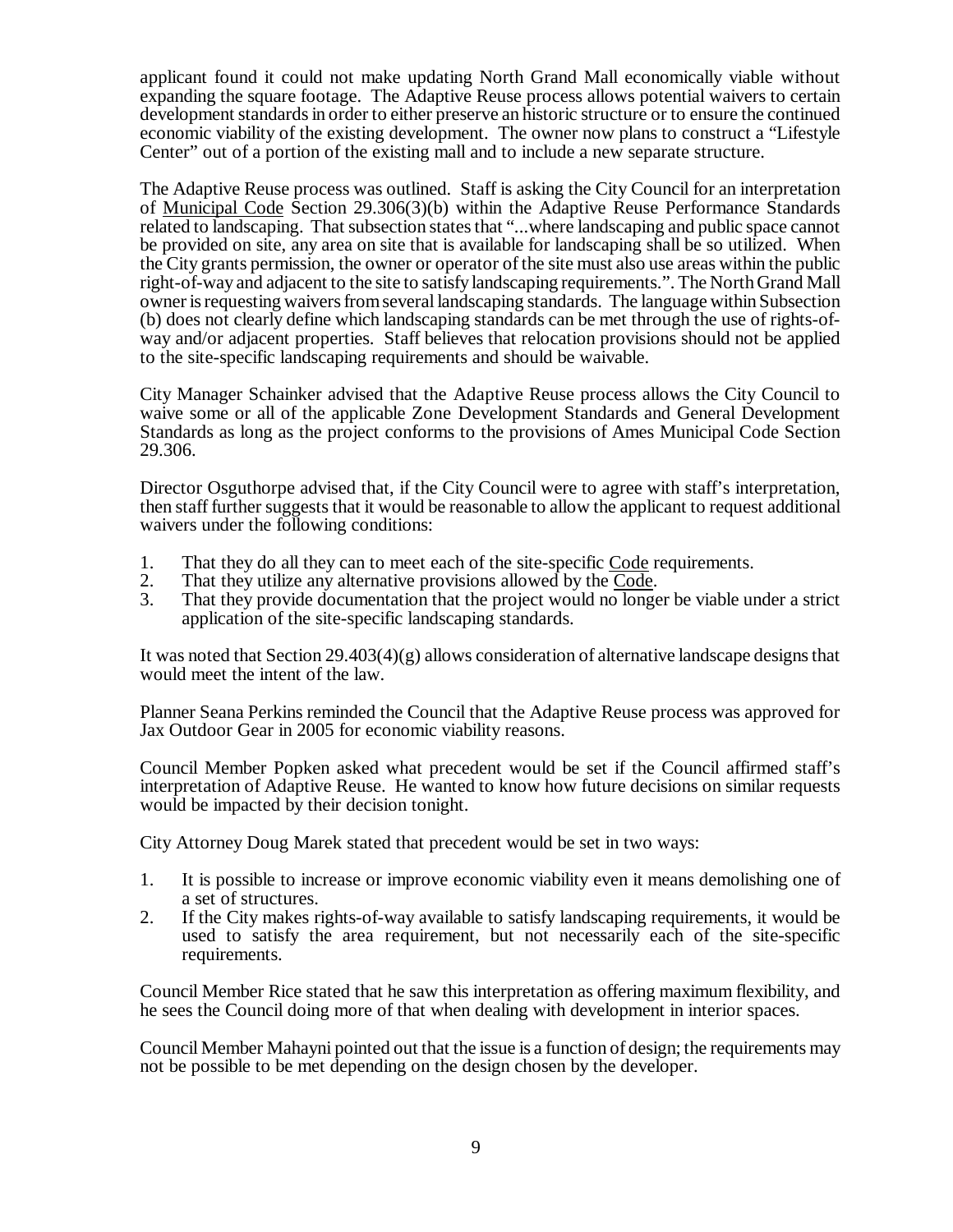Council Member Goodman feels that the terminology "economic viable" is very vague and should be clarified. He thinks that a developer could argue nearly every time that the requirements being imposed were impacting the economic benefit of the project.

Moved by Popken, seconded by Rice, to interpret the Adaptive Reuse procedure as follows:

- 1. Allow staff to review each Adaptive Reuse application on a case-by-case basis for presentation to the Council for determination if the proposals pertaining to economic value warrant the process.
- 2. Determine that the ability to utilize rights-of-way and adjacent properties to satisfy the landscaping requirements would only be applicable to the minimum landscaped area requirement of the underlying zone provided that the applicant has made every effort to meet each requirement on site.
- 3. Determine that site-specific landscaping requirements are waivable, subject to the following conditions:
	- a. That they do all they can to meet each of the site-specific Code requirements.
	- b. That they utilize any alternative provisions allowed by the Code.
	- c. That they provide documentation that the project would no longer be viable under a strict application of the site-specific landscaping standards.

Vote on Motion: 6-0. Motion declared carried unanimously.

#### **LARGER LOTS IN SUBURBAN RESIDENTIAL LOW-DENSITY DEVELOPMENTS:** Planner Jeff Benson reminded the Council members that, in May 2006, they considered a report from City staff on options to accommodate larger lots in new suburban residential areas. City staff recommended initiating changes to the Land Use Policy Plan and Zoning Ordinance to exempt 10% of the lots from the minimum density requirement or all subdivisions in the FS-RL (Suburban Residential Low Density) zones. City Council had postponed the issue until developers had sufficient time to review the issue and comment. Staff has met with developers several times since receiving that directive.

Staff presented the following objective for accommodating larger lots: "Accommodate platting of ten  $(10)$  to 15 lots per year of  $\frac{1}{2}$  to 3/4 acres in size within developments called 'estate lot subdivisions."

Mr. Benson said that Chuck Winkleblack, Hunziker & Associates, had presented examples of how large lots could have been accommodated in two existing subdivisions. Hunziker  $\&$ Associates has requested a modification to the objective to exempt up to 20% of the land area (as opposed to 10% of the lots). These developers believe that a land use policy could be developed that would limit the rate certain lots can be developed.

Chuck Winkleblack, Hunziker & Associates,  $105$  S.  $16<sup>th</sup>$  Street, Ames, noted that not all subdivisions would be affected; this would accommodate a small segment of the market. He feels that 10% of the lots would not accomplish anything; it would be a waste of time. According to Mr. Winkleblack, there are currently four subdivisions that have been developed just outside the City's two-mile jurisdiction. He feels that that is "ultimate sprawl."

Bob Friedrich, Jr., 619 E. Lincoln Way, Ames, stated that his company would like the number increased to 20% of the land area. He also advised that they would like to accommodate large lots in the Fieldstone Village development. Mr. Friedrich thinks that it would be beneficial if smaller infill areas would be allowed to accommodate larger lots.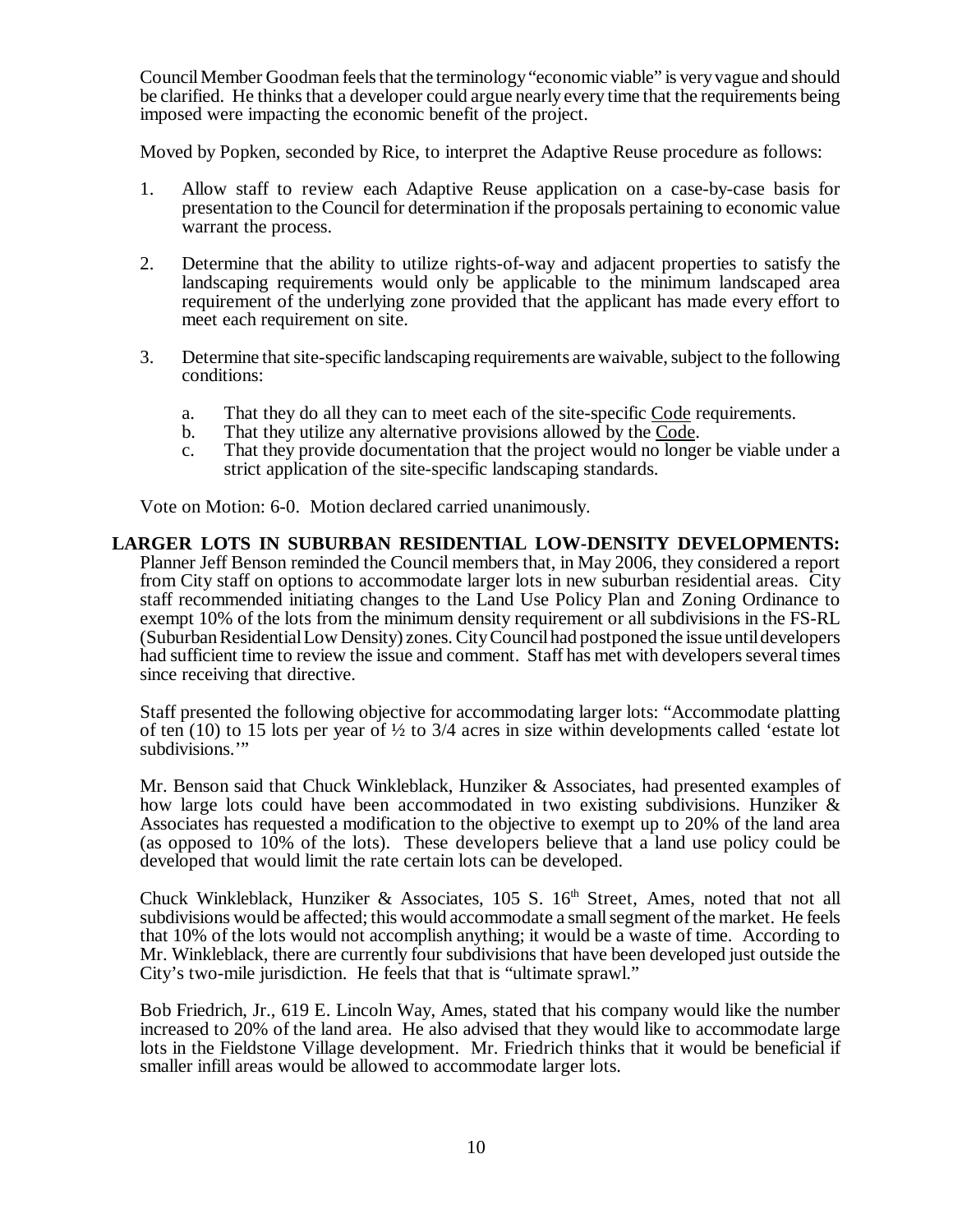Planner Benson said that the staff did not recommend a limit of 20 acres in each area to be used for "estate lot subdivisions" because it would be very difficult to implement and regulate.

Council Member Popken believes that larger lots cost more and lower the tax base because they lower density. He does not support the concept.

Council Member Larson said that the Council needs to address what the market dictates. He reminded the Council that persons have testified that there is a need for larger lots. Mr. Larson also pointed out that the persons living just outside the city limits use the amenities in the City of Ames, but do not pay taxes to help pay for those services.

Council Member Goodman said that he believes the Land Use Policy Plan (LUPP) has been beneficial to the City; he thinks citizens take it seriously, and, by implementing its regulations, it has helped keep the tax levy low. It was comprised of input from citizens. City Manager Schainker pointed out that the LUPP also calls for diversity of housing.

Council Member Doll asked to know how many irregular infill lots there are and also how many subdivisions with larger lots are expected to be built.

Planner Benson advised that the additional impact between 10 and 20% would not be huge. He described how they arrived at a recommendation of 10% of the area.

Moved by Rice, seconded by Mahayni, to initiate changes to the Land Use Policy Plan and Zoning Ordinance to exempt 10% of the area from the minimum density requirement for all subdivisions in FS-RL (Suburban Residential Low Density) zones and in F-VR (Village Residential) zones.

Council Member Goodman advised that he would not support that motion because a minimum density had been agreed to and to decrease density puts an unfair burden on taxpayers.

Vote on Motion: 4-2. Voting aye: Doll, Larson, Mahayni, Rice. Voting nay: Goodman, Popken. Motion declared carried.

The meeting recessed at 10:00 p.m. and reconvened at 10:05 p.m.

**SIDEWALK INSTALLATION AT 201 BEACH AVENUE:** Planner Seana Perkins explained that this is a request from the developer that the City Council temporarily waive the requirement for the installation of sidewalk on the south side of Sunset Drive, directly east of the proposed curb cut. Ms. Perkins said that while staff was reviewing the Minor Site Development Plan, a mature tree was found to be a significant landscape feature. To retain this significant tree, staff asked that the developer explore options to construct the sidewalk so that the tree could be retained. After discussing the sidewalk and tree with the developer, staff came to the conclusion that installation of the sidewalk would damage the significant tree. According to Ms. Perkins, the developer will be required to provide funds to the City to construct the sidewalk and a retaining wall; those funds would be placed in escrow.

Council Member Doll pointed out that there is a bus stop in this vicinity, it is a high-traffic area coming off Campus, and he is concerned about safety of pedestrians in this area. He compared this project to others with extenuating circumstances where the Council did require the developer to install sidewalks. Discussion ensued on possible alternatives, including building a cinder path around the tree. Corey Mellies, Civil Engineer II, described the steep slope, which would not be conducive to creating a cinder or dirt path around the tree.

Moved by Mahayni, seconded by Goodman, to adopt RESOLUTION NO. 07-036 approving the applicant's request to waive the requirement for the installation of sidewalks at 201 Beach Avenue (Sunset Beach II Condominiums) at the location specified within the agreement.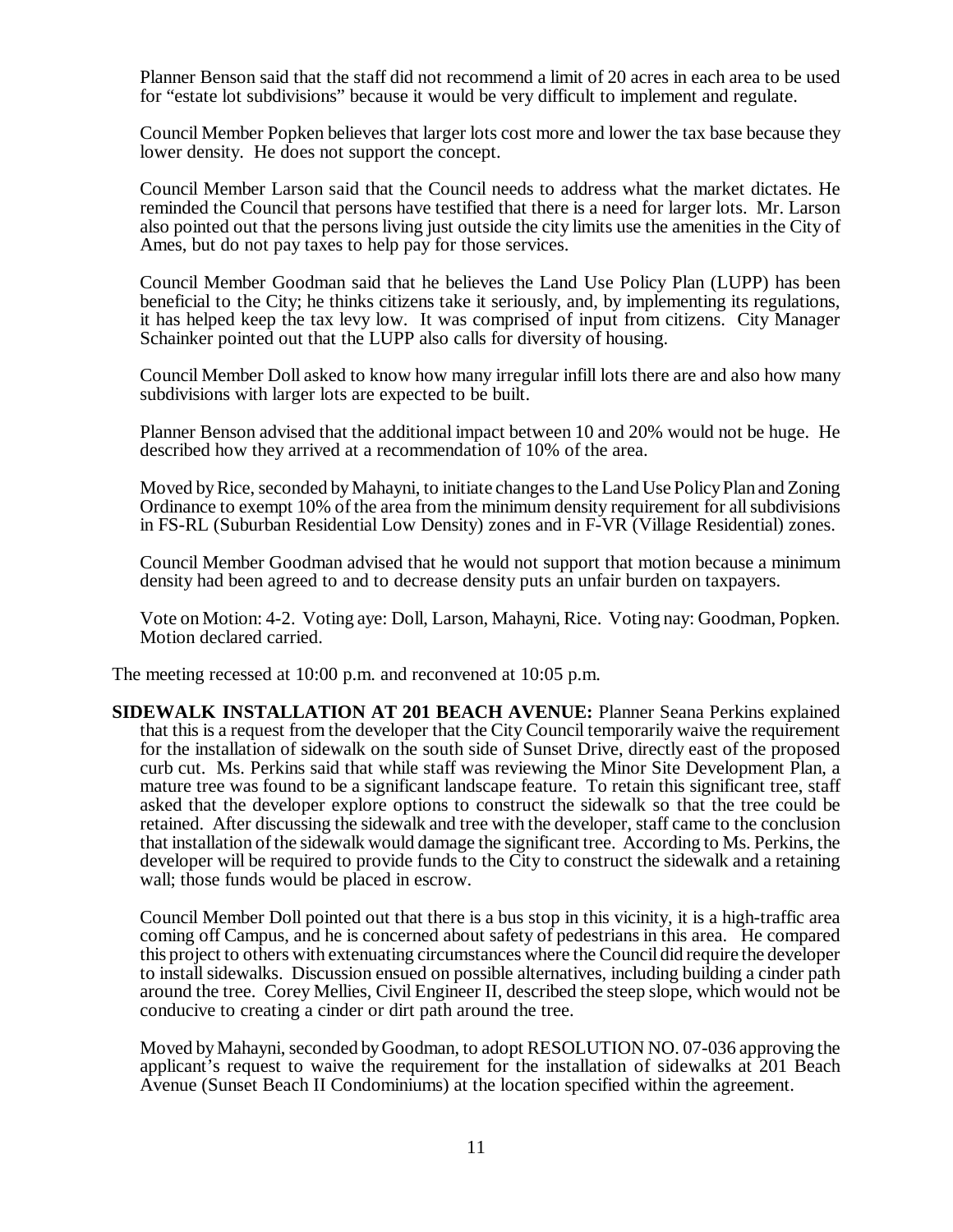Roll Call Vote: 5-1. Voting aye: Goodman, Larson, Mahayni, Popken, Rice. Voting nay: Doll. Resolution declared adopted, signed by the Mayor, and hereby made a portion of these minutes.

**DOWNTOWN FACADE IMPROVEMENT GRANT FOR 230-232 MAIN STREET:** Caleb Matthews, 232 Main Street, Ames, stated that he would be retaining the large window size; the current "Youth and Shelter Services" would be painted over and his photography studio signs will be installed.

Moved by Mahayni, seconded by Popken, to adopt RESOLUTION NO. 07-037 approving the request for a grant in the amount of \$8,520 from the Downtown Facade Improvement Grant Fund for the property located at 230-232 Main Street, subject to City staff approval of the materials as consistent with the Downtown Design Guidelines.

Roll Call Vote: 6-0. Resolution declared adopted unanimously, signed by the Mayor, and hereby made a portion of these minutes.

Council Member Popken asked for a copy of the Guidelines for the grant program.

Council Member Larson is concerned about offering up to \$15,000 for each grant; there is only \$50,000 budgeted annually for this program. He would like to change the maximum amount to \$10,000 or change the ratio to possibly 2:1 participation that would allow the City to maximize the number of projects.

Moved by Goodman, seconded by Larson, directing staff to look at the possibilities of increasing the visual impact and possibly changing the ratio of the grant process for this program. Vote on Motion: 6-0. Motion declared carried unanimously.

- **CLARIFICATION OF COMPREHENSIVE ANNUAL FINANCIAL REPORT:** Finance Director Duane Pitcher explained that in mid-December, an excerpt of the City's Consolidated Annual Financial Report was published in the local newspaper under the title, "How Much Ames Makes, Spends." The financial information published indicated that the City received income in excess of \$30,000,000 for the fiscal year, but that was not the case. The \$30,000,000 reported reflected a change in value of all net assets, not just cash and financial assets. According to Mr. Pitcher, the information published was a portion of the Government-Wide Financial Analysis, which includes all City of Ames activities and the Mary Greeley Medical Center (MGMC). The specific statement used was, "The City of Ames Changes in Net Assets." This statement reports on all assets, including financial and capital. Total net assets at the close of FY 2005/06 were \$445,490,539, reflecting an increase of about \$30,000,000, or a little over 7% from the prior year. Over \$22,000,000 of the increase was related to business-type activities (primarily MGMC and utilities). Another large portion of the increase was due to federal and state capital grants used primarily for CyRide facilities and buses and Public Works projects. The article title used by the newspaper created confusion since the statement used reflects all changes in all assets, not just cash.
- **OUTDOOR AQUATICS CENTER:** Moved by Mahayni, seconded by Popken, to adopt RESOLUTION NO. 07-038 approving a contract with RDG Architectural Firm in an amount not to exceed \$17,300 (from Contingency) to determine size of an Outdoor Aquatics Center, related capital/operational costs, and anticipated revenues; evaluate two facility location options; and, prepare two conceptual site master plans.

Roll Call Vote: 6-0. Resolution declared adopted unanimously, signed by the Mayor, and hereby made a portion of these minutes.

Moved by Popken, seconded by Goodman, to support the Parks & Recreation Commission in efforts to assess the public's interest in a bond referendum being held (in Spring or Fall 2007) to finance the development of an Outdoor Aquatics Center.

Vote on Motion: 6-0. Motion declared carried unanimously.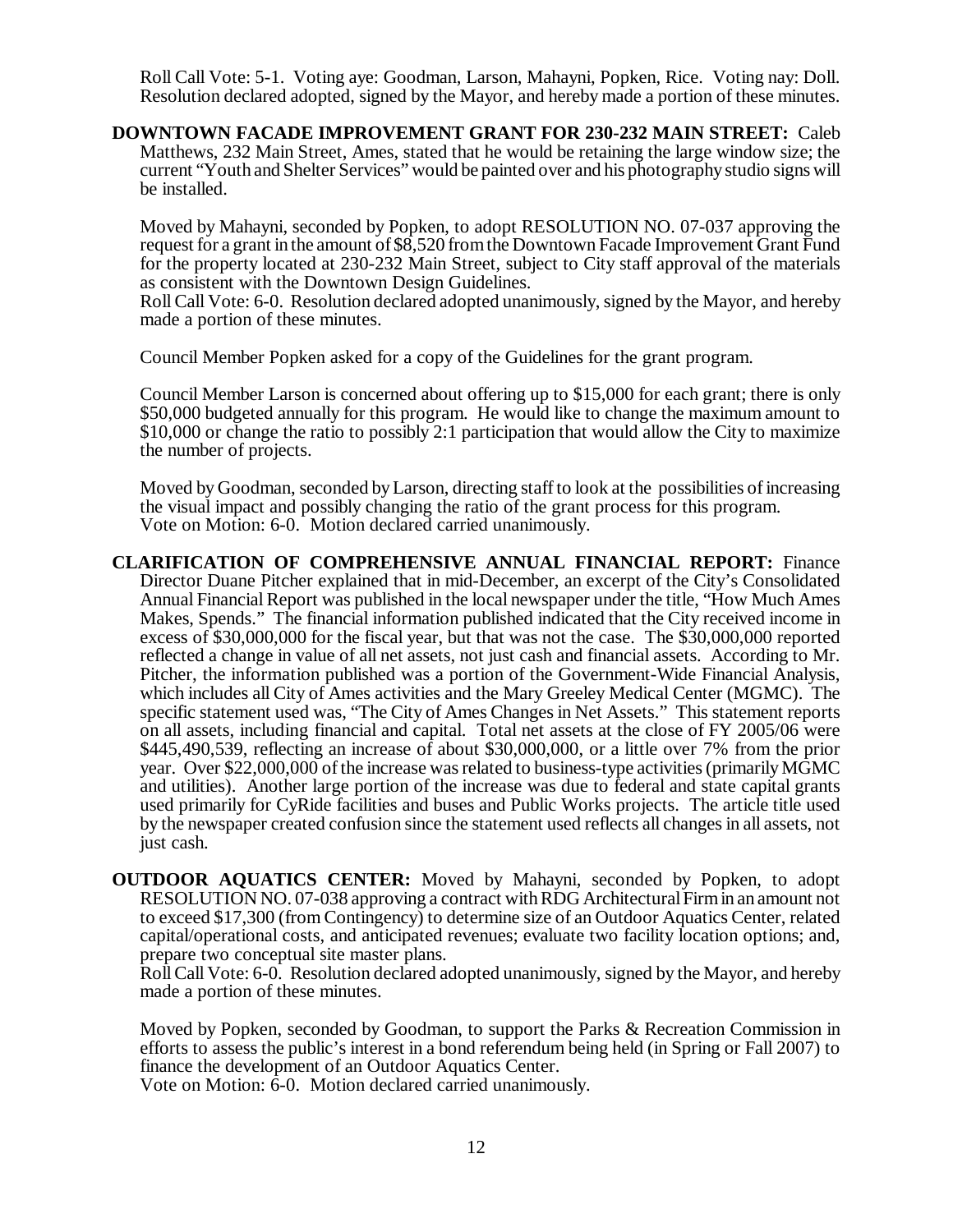**S. E. 16TH STREET IMPROVEMENTS:** Public Works Director John Joiner described the project for paving the gravel portion of Southeast  $16<sup>th</sup>$  Street from Dayton Avenue/I-35 Interchange to approximately two blocks east of South Duff Avenue. Mr. Joiner advised that there are several steps that the City Council will need to take associated with this item in order for the project to move forward. In addition to the typical action of approving plans and specifications, there are steps associated with voluntary assessment funding, approval of real estate contracts for right-ofway transfer, and acceptance of several easements relating to wetlands, trails, utilities, drainage, and access that are required.

Moved by Goodman, seconded by Doll, to adopt RESOLUTION NO. 07-039 approving the Preliminary Resolution.

Roll Call Vote: 6-0. Resolution declared adopted unanimously, signed by the Mayor, and hereby made a portion of these minutes.

Moved by Goodman, seconded by Doll, to adopt RESOLUTION NO. 07-040 approving preliminary plans and specifications; setting February 21, 2007, as date of bid letting and February 27, 2007, as the date of public hearing.

Roll Call Vote: 6-0. Resolution declared adopted unanimously, signed by the Mayor, and hereby made a portion of these minutes.

Moved by Goodman, seconded by Doll, to adopt RESOLUTION NO. 07-041adopting the Schedule of Assessment.

Roll Call Vote: 6-0. Resolution declared adopted unanimously, signed by the Mayor, and hereby made a portion of these minutes.

Moved by Goodman, seconded by Doll , to adopt RESOLUTION NO. 07-042 adopting the Proposed Resolution of Necessity and setting February 27, 2007, as the date of public hearing. Roll Call Vote: 6-0. Resolution declared adopted unanimously, signed by the Mayor, and hereby made a portion of these minutes.

Moved by Goodman, seconded by Doll, to adopt RESOLUTION NO. 07-043 approving the Covenant for Assessment of Costs of Improvements.

Roll Call Vote: 6-0. Resolution declared adopted unanimously, signed by the Mayor, and hereby made a portion of these minutes.

Moved by Goodman, seconded by Doll, to adopt RESOLUTION NO. 07-044 approving Real Estate Contracts with:

- a. Family Realty, LLC
- b. Bradshaw Farms, L.P.
- c. Hickory Park, Inc.

Roll Call Vote: 6-0. Resolution declared adopted unanimously, signed by the Mayor, and hereby made a portion of these minutes.

Moved by Goodman, seconded by Doll, to adopt RESOLUTION NO. 07-045approving a Permanent Easement for Wetland Mitigation and Permanent Drainage and Trail Easement between Bradshaw Farms, L.P., and the City.

Roll Call Vote: 6-0. Resolution declared adopted unanimously, signed by the Mayor, and hereby made a portion of these minutes.

Moved by Goodman, seconded by Doll, to adopt RESOLUTION NO. 07-046accepting easements as follows:

- a. Permanent Drainage, Access, and Public Utility Easement from Bradshaw Farms, L.P.
- b. Easement for Public Utilities from Bradshaw Farms, L.P.
- c. Permanent Drainage, Access, and Public Utility Easement from Hickory Park, Inc.
- d. Surface Water Flowage Easement from Hickory Park, Inc.
- e. Easement for Public Utilities from Hickory Park, Inc.
- Permanent Access Easement from Hickory Park, Inc.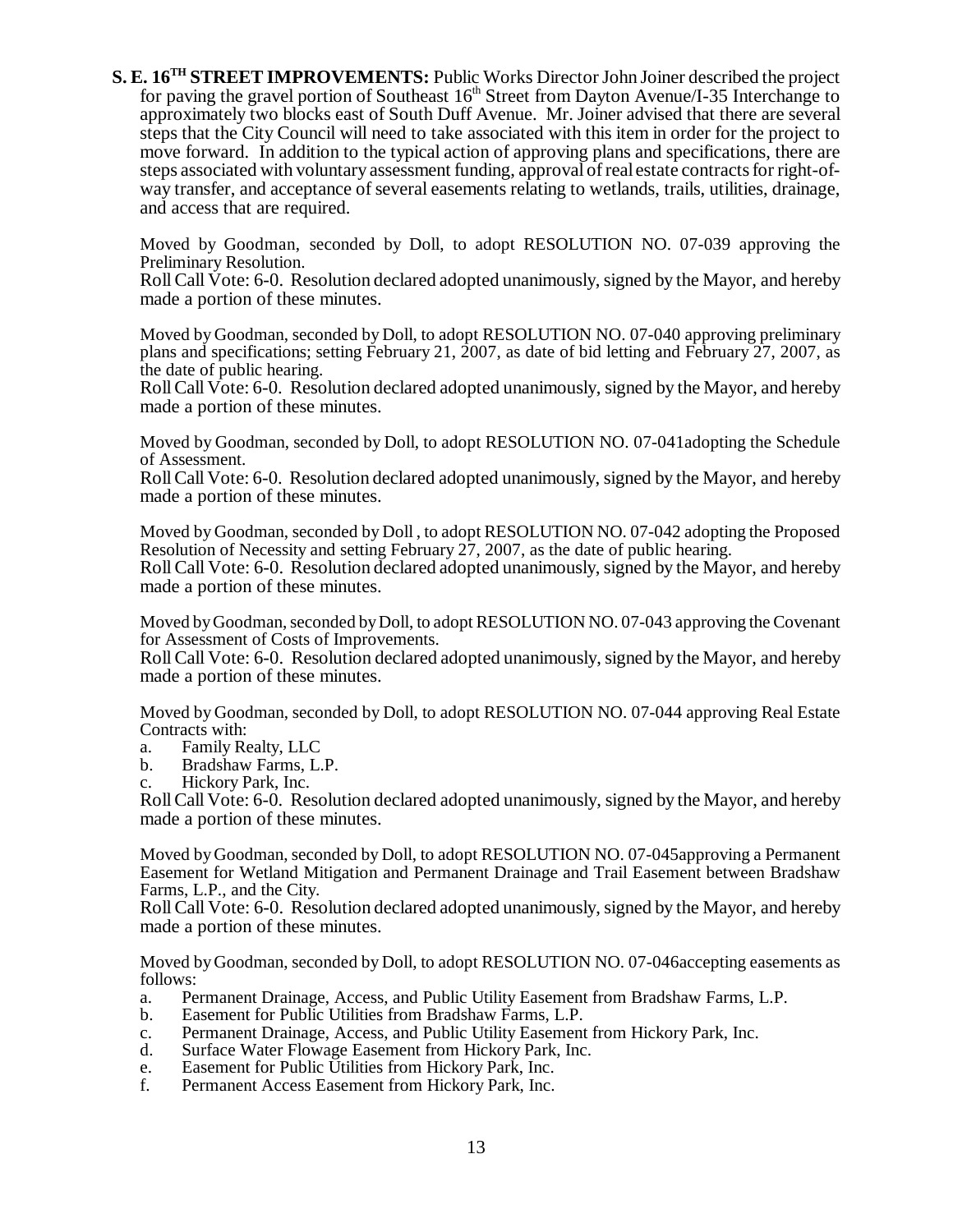g. Permanent Drainage Easement from Pyle Land, L.L.C.

h. Surface Water Flowage Easement from Pyle Land, L.L.C.

Roll Call Vote: 6-0. Resolution declared adopted unanimously, signed by the Mayor, and hereby made a portion of these minutes.

**BEACH AVENUE IMPROVEMENT PROJECTS:** Director Joiner explained that due to safety concerns, limited right-of-way, minimizing water service outages, and the timing of the Beach Avenue Pavement Improvement Project, the contractor has requested to close sections of the street to through traffic to install the new water main and transfer services from now through early Spring 2007. It is important that this work be expedited so that staff can move forward on the roadway reconstruction project to meet the August 10, 2007, completion date. It is anticipated that each block would be closed for approximately one week. According to Mr. Joiner, the City Manager has the authority to close the street for this reason, but because of the importance of the Beach Avenue corridor as well as it being a CyRide Route, staff decided to bring it to the City Council for approval of the closure. Mr. Joiner stated that meetings with affected parties [Iowa State University (ISU) Facilities Planning and Management, ISU Athletics, Reiman Gardens, Iowa State Center, and CyRide] have been held.

Moved by Mahayni, seconded by Goodman, to adopt RESOLUTION NO. 07-047 authorizing a temporary street closure on Beach Avenue (from South 4<sup>th</sup> Street to Lincoln Way) for the Water Main Replacement Project.

Roll Call Vote: 6-0. Resolution declared adopted unanimously, signed by the Mayor, and hereby made a portion of these minutes.

Moved by Mahayni, seconded by Goodman, to adopt RESOLUTION NO. 07-048approving preliminary plans and specifications for the 2007/08 Collector Street Pavement Improvements (Beach Avenue); setting February 20, 2007, as bid due date, and February 27, 2007, as date of public hearing. Roll Call Vote: 6-0. Resolution declared adopted unanimously, signed by the Mayor, and hereby made a portion of these minutes.

# **NATIONAL POLLUTION DISCHARGE ELIMINATION SYSTEM (NPDES) PERMIT FOR**

**WATER POLLUTION CONTROL (WPC) PLANT:** Water and Pollution Control Director John Dunn reminded the Council members that, at their January 9, 2007, meeting, they directed that staff prepare an update on the status of the Ames NPDES permit application. Mr. Dunn reviewed the tasks that were already completed and those yet to be finished. In summary, staff is planning to work with the consultant already under contract to finish the Waste Load Allocation under the old stream standards. The City will then ask for it to be updated for the changes that have taken place in stream and water quality standards. The second Waste Load Allocation will be what is discussed with the Department of Natural Resources in terms of what the City believes are the appropriate standards for its Plant and the segment of the stream that is discharged on. Once that is finished, staff will hold a public meeting where the consultant would be present to review the steps that have been taken. The results would be brought back to the City Council to review before being taken to the Department of Natural Resources (DNR). A meeting would then be scheduled with the DNR to walk through the same steps to explain the calculations and assumptions used for the Waste Load Allocation. It is anticipated that will be completed by the end of June 2007. It would then be up to the DNR as to when the Permit is issued; the City really has no control over the timing of when the Permit is issued. Mr. Dunn said that it was important to note that these steps are not a part of the normal permitting process, but are above and beyond the steps taken by other NPDES applicants. It was also noted by Mr. Dunn that the need for disinfection is determined by the completion of a Use Attainability Analysis on the stream segment and the subsequent assignment of a recreational use designation.

Steve Veysey, 919 Murray Drive, Ames, said that he does not believe that the City is on the right path; it is unusual for a City to write its own Permit. As an environmentalist, he would strongly object to a regulated entity writing its own permit. However, he has lived here long enough and is confident in City staff to think that they may, in fact, do a good job at that. When engineering firms are brought in to deal with NPDES Permit issues, the goal of the firm is usually to find ways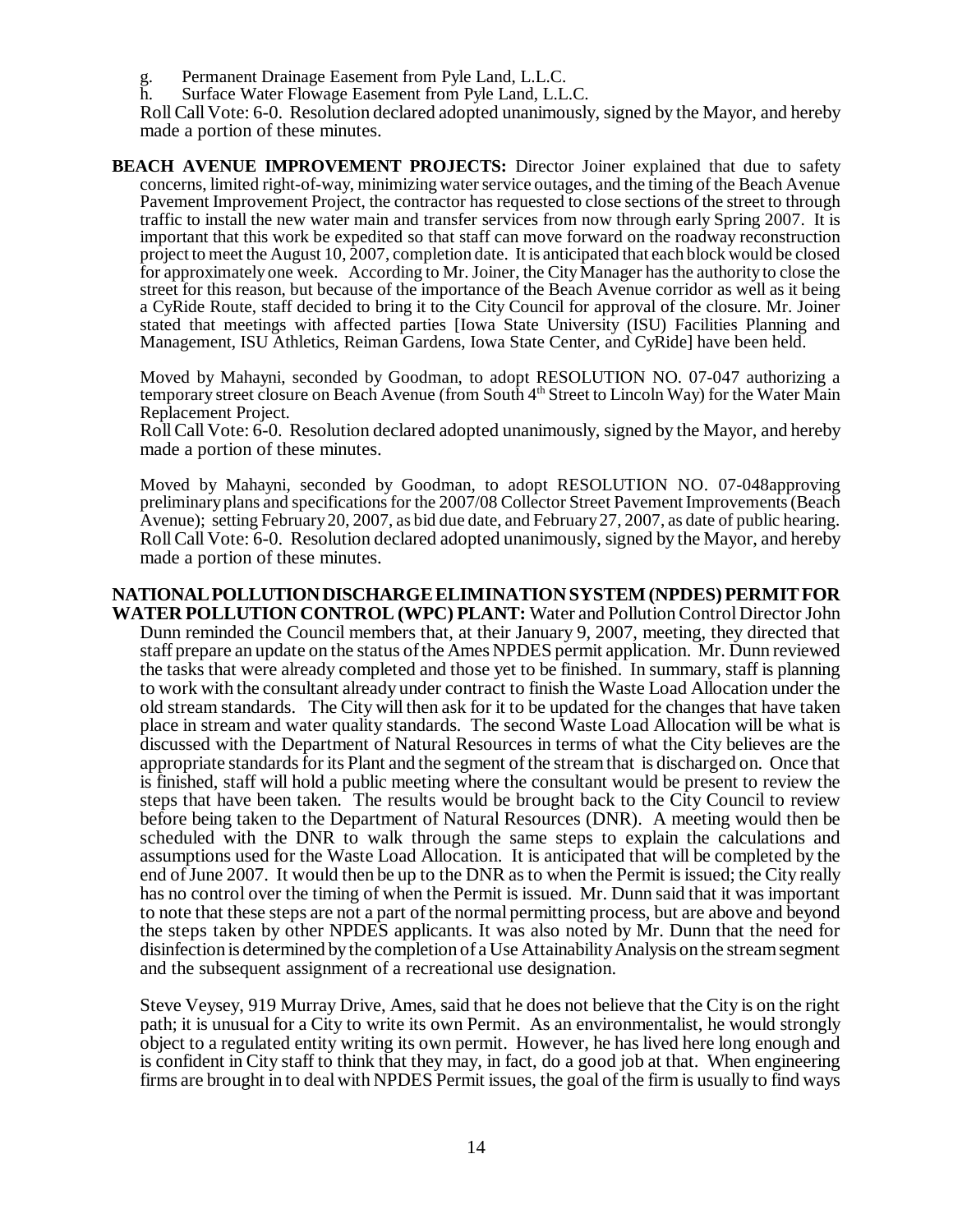to allow more pollution discharge. He is hopeful that the City will find a way to discharge less pollution. Stream designation and its effect on the process have not been included to the extent that Mr. Veysey believes should occur. The City needs to be proactive in telling the DNR that it is supportive of a proper stream designation. According to Mr. Veysey, the steps taken and proposed to be taken by the City still will not designate the stream properly. The "wheels that are in motion now" will designate it as A-1 or A-2 plus WW2 unless a letter is sent to the DNR Wastewater Section Chief, stating that it wants a draft permit issued and the City is willing to accept the "proper designation for the segment of the South Skunk River receiving the Ames effluent is A-1.". Mr. Veysey read a draft letter that he had written and urged the Council to send a similar letter.

Council Member Mahayni asked what the stream is designated currently. Mr. Dunn advised that it is designated as Class B-Warm Water 2. That is a standard that is protective for aquatic life, but not specifically for game fish. The designation that is there now used to be considered a Class B Limited Resource; it is a comparable standard now. The reason that it has that standard is because the segment of the Skunk River that the City discharges into is not a natural streambed. The Skunk River was channelized by the Corps of Engineers in the early 1900's to alleviate flooding problems in the City, so the bottom of the streambed is shifting sand and not conducive to supporting a high-quality game fish population; that is the basis for the stream designation.

Council Member Rice asked to know the cost difference to meet the higher standards; if it's not great, he can see benefits to having the stream designated as A-1 WW1. He also asked what it takes to get a stream designation change. City Manager Schainker explained that staff will provide that information to the Council.

**LIME SLUDGE LAGOONS:** Moved by Goodman, seconded by Popken, to adopt RESOLUTION NO. 07-049 rescinding authority to acquire property for the expansion of the Lime Sludge Lagoons.

Roll Call Vote: 6-0. Resolution declared adopted unanimously, signed by the Mayor, and hereby made a portion of these minutes.

**ORDINANCE REMOVING "PRESERVING FLOODPLAIN AREAS" REQUIREMENT FROM MUNICIPAL CODE CHAPTER 23:** Moved by Goodman, seconded by Rice, to pass on first reading an ordinance removing the "Preserving Floodplain Areas" requirement from Municipal Code Chapter 23 (Subdivisions).

Roll Call Vote: 6-0. Motion declared carried unanimously.

**ORDINANCE ELIMINATING THE REQUIREMENT FOR LOT FRONTAGE AND MODIFYING THE REQUIREMENT FOR LOT SETBACK IN THE PLANNED REGIONAL COMMERCIAL (PRC) DISTRICT IN COMBINATION WITH THE NORTHEAST GATEWAY OVERLAY (O-GNE) DISTRICT:** Moved by Goodman, seconded by Rice, to pass on second reading an ordinance eliminating the requirement for lot frontage and modifying the requirement for lot setback in the Planned Regional Commercial (PRC) District in combination with the Northeast Gateway Overlay (O-GNE) District. Roll Call Vote: 6-0. Motion declared carried unanimously.

**ORDINANCE REVISING SPEED LIMIT ON STANGE ROAD:** Moved by Mahayni, seconded by Doll, to pass on second reading an ordinance revising the speed limit on Stange Road.

Roll Call Vote: 6-0. Motion declared carried unanimously.

**ORDINANCE REVISING SPEED LIMIT ON SOUTH DAKOTA AVENUE:** Moved by Mahayni, seconded by Goodman, to pass on second reading an ordinance revising the speed limit on South Dakota Avenue.

Roll Call Vote: 6-0. Motion declared carried unanimously.